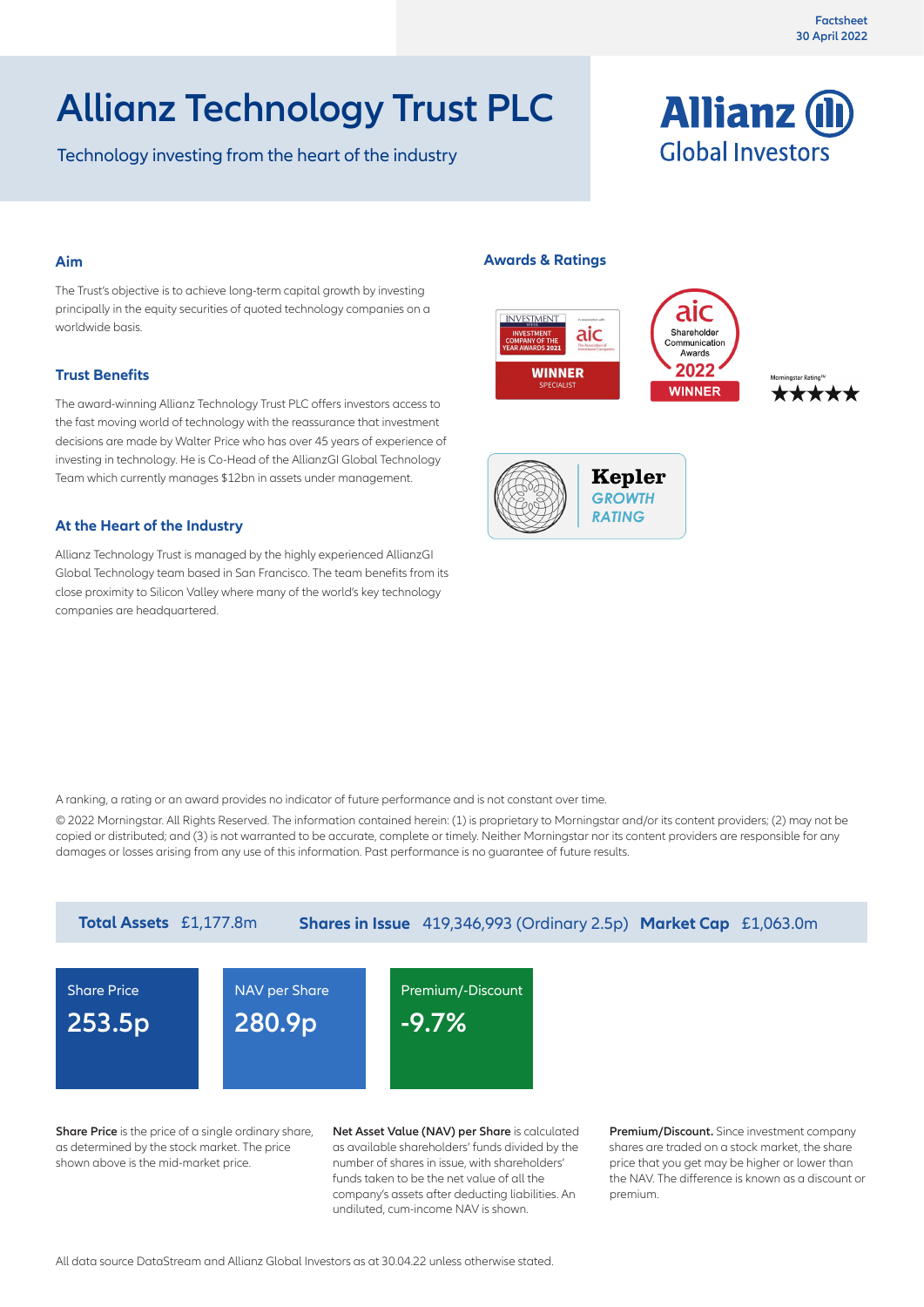#### **Fund Manager's Review**

#### **Portfolio Overview**

The Allianz Technology Trust's NAV Total Return was -9.8% in April, underperforming the Dow Jones World Technology Index return of -8.4% GBP. During the month, stock selection and industry allocation detracted from relative performance.

Our position in KnowBe4 was a top relative contributor. The company's most recent quarterly financial results beat expectations driven by annual recurring revenue (ARR) growth of 44% year-on-year. KnowBe4 had record customer additions in the quarter, and the number of multi-product customers increased to 22% from 19% in the prior quarter. KnowBe4 is an emerging company in the security training area for employees with a strong position and a focus on growth and profitability. The company has developed a leading security awareness platform enabling organisations to assess, monitor, and minimise the ongoing cybersecurity threat of social engineering attacks. As part of our portfolio investment case, we see KnowBe4 as an industry leader with multiple routes to continued growth over the next several years.

Our position in global payments processor Mastercard was also a top relative contributor. The company reported quarterly financial results that beat expectations driven by a strong rebound in cross-border transaction volume fees, which grew 50% year-on-year. First quarter cross-border travel reached 93% of pre-pandemic 2019 levels, with March coming in at 105% of 2019 levels. We believe Mastercard should be well positioned to benefit from the secular shift to digital payments which affords high earnings visibility, high revenue and earnings growth, strong pricing power, and significant operating leverage.

## **the world is now embracing EVs and the move toward sustainable transport has reached an inflection point**

Other top active contributors included underweight positions in Alphabet (Google) and Nvidia and an overweight position in Box.

Our position in electric vehicle maker, Tesla, was the top relative detractor. Shares came under pressure with founder Elon Musk making a takeprivate bid for the social network Twitter, which was anticipated to require sales of a portion of his Tesla stake. During the period, the company released fiscal quarter results that exceeded estimates on both revenue and operating margins and reiterated their growth outlook despite ongoing supply-chain challenges. In terms of our portfolio investment case, we remain confident that near-term results could remain solid amid strong demand and ramping supply. We believe the world is now embracing EVs and the move toward sustainable transport has reached an inflection point. We also believe that Tesla could be well-positioned to lead this transition as it embraces continued rapid innovation.

Our underweight position in Apple was also a top relative detractor. The company reported strong quarterly financial results that beat expectations for revenue and earnings. iPhone revenues were better than expected despite the geopolitical disruptions, supply chain challenges,



#### **Walter Price CFA, Portfolio Manager**

Allianz Technology Trust PLC is managed by Walter Price who is a Managing Director and Co-Head of the AllianzGI Technology Team in San Francisco, having joined in 1974. Walter is a current Director and past president of the M.I.T. Club of Northern California. He also heads the Educational Council for M.I.T. in the Bay Area and is a past Chairman of the AIMR Committee on Corporate Reporting for the computer and electronics industries.

and COVID-19 impacts. We believe Apple is well-positioned to continue to benefit from the 5G upgrade cycle and growth in higher-margin services revenue from its expanding installed base. Apple remains one of the largest positions in the portfolio but continues to be underweight relative to the benchmark's large position.

Other top active detractors included an overweight position in Snowflake, not owning Tencent, and an underweight position in Microsoft.

#### **Market Outlook**

In our view, the technology sector continues to benefit from strong tailwinds which, we believe, should continue to drive attractive longterm appreciation. There is no question in our minds that the COVID-19 crisis will spur the use of technology and change how we live and work in the future. Additionally, many businesses are struggling to find workers to meet customer demand and need technology solutions to improve productivity of limited staffs. As companies need to reduce costs and improve productivity, we expect to see accelerating demand for innovative and more productive solutions such as cloud, software-asa-service, artificial intelligence, cyber security, etc. We are in a period of rapid change, where the importance of technology is key to the prosperity of most industries. We believe that this environment is likely to provide attractive growth opportunities in many technology stocks over the next several years.

We continue to believe the technology sector can provide some of the best absolute and relative return opportunities in the equity markets – especially for bottom-up stock pickers.

#### **Walter Price 24 May 2022**

**This is no recommendation or solicitation to buy or sell any particular security. Any security mentioned above will not necessarily be comprised in the portfolio by the time this document is disclosed or at any other subsequent date.**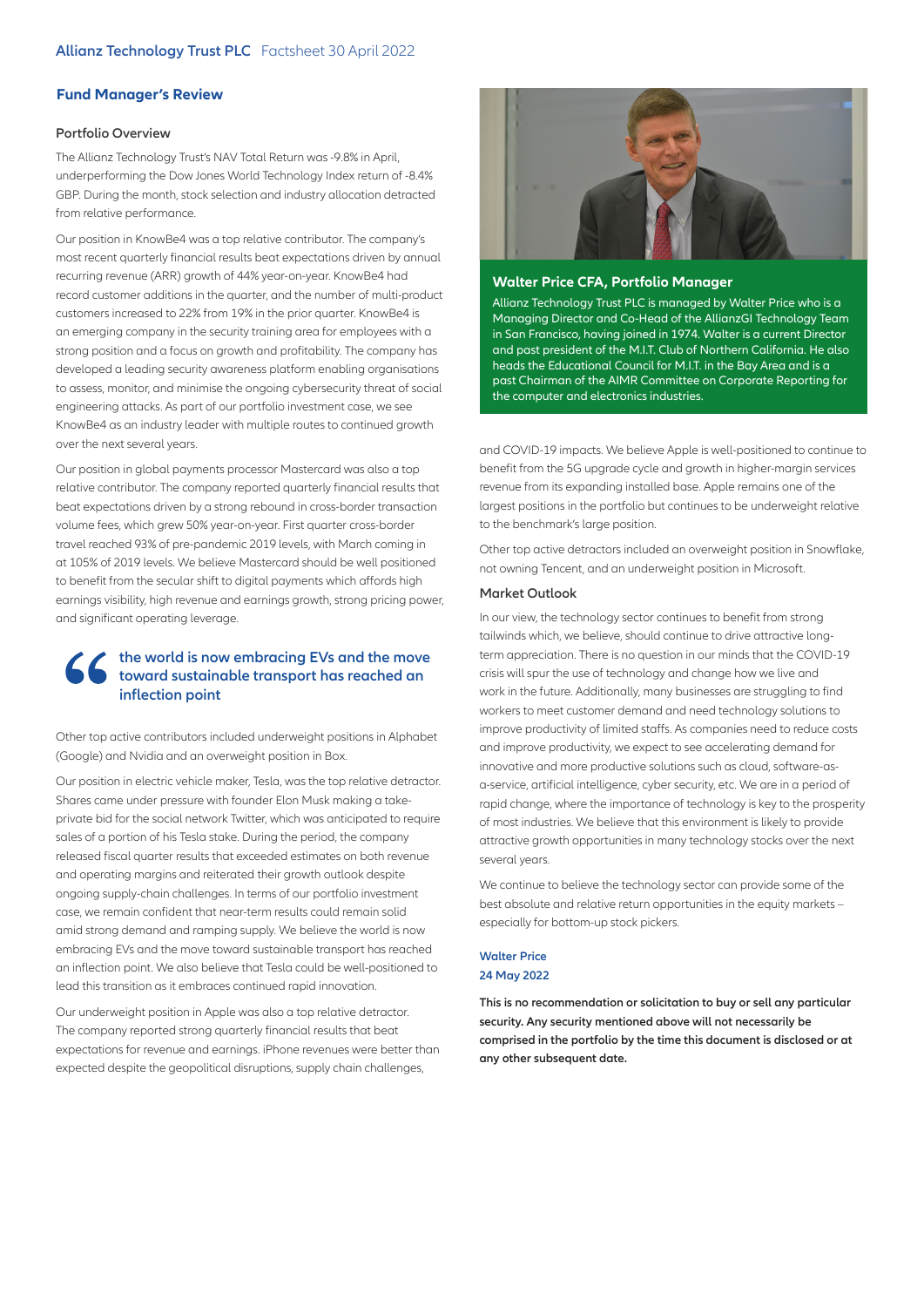#### **Performance Track Record**

#### **Five Year Performance** (%)



**n** Benchmark: Dow Jones World Technology Index (sterling adjusted, total return)

#### **Risk & Features**

Investment trusts are quoted companies listed on the London Stock Exchange. Their share prices are determined by factors including the balance of supply and demand in the market.

Competition among technology companies may result in aggressive pricing of their products and services, which may affect the profitability of the companies in which the Trust invests. In addition, because of the rapid pace of technological development, products or services developed by these companies may become rapidly obsolete or have relatively short product cycles. This may have the effect of making the Trust's returns more volatile than the returns of a fund that does not invest in similarly related companies.

Derivatives can be used to manage the Trust efficiently.

#### **Cumulative Returns** (%) **Discrete 12 Month Returns to 30 April** (%)

|                    |         |               |        |      |            |                    |         | .    |      |      |      |
|--------------------|---------|---------------|--------|------|------------|--------------------|---------|------|------|------|------|
|                    | 3M      | 6M            | 1Y     | 3Y   | 5Y         |                    | 2022    | 2021 | 2020 | 2019 | 2018 |
| <b>Share Price</b> | $-11.4$ | $-21.8 -15.4$ |        |      | 54.6 171.9 | <b>Share Price</b> | $-15.4$ | 60.2 | 14.0 | 26.2 | 39.4 |
| <b>NAV</b>         | $-8.8$  | $-19.8$       | $-6.1$ | 72.7 | 185.7      | <b>NAV</b>         | $-6.1$  | 62.6 | 13.2 | 28.4 | 28.8 |
| Benchmark          | $-9.7$  | $-12.5$       | $-0.8$ | 71.7 | 144.5      | Benchmark          | $-0.8$  | 46.4 | 18.2 | 21.6 | 17.2 |

Source: Thomson Reuters DataStream, percentage growth, mid to mid, total return to 30.04.22. Copyright 2022 © DataStream, a Thomson Reuters company. All rights reserved. DataStream shall not be liable for any errors or delays in the content, or for any actions taken in reliance thereon.

Past performance is not a reliable indicator of future returns. You should not make any assumptions on the future on the basis of performance information. The value of an investment and the income from it can fall as well as rise as a result of market fluctuations and you may not get back the amount originally invested.

#### **Portfolio Breakdown**

| Sector Breakdown (%)          |      |  |
|-------------------------------|------|--|
| Information Technology        | 77.0 |  |
| <b>Consumer Discretionary</b> | 14.5 |  |
| Industrials                   | 36   |  |
| Cash                          | 49   |  |
|                               |      |  |

#### **Top Ten Holdings** (%)

| Apple                | 5.9 |
|----------------------|-----|
| Tesla                | 5.7 |
| Microsoft            | 5.6 |
| Alphabet - A shares  | 3.5 |
| CrowdStrike          | 3.4 |
| Broadcom             | 3.4 |
| Taiwan Semiconductor | 3.2 |
| ON Semiconductor     | 3.2 |
| Palo Alto Networks   | 3.1 |
| Micron Technology    | 3.0 |
|                      |     |
|                      |     |

**Total number of holdings** 55

### **Geographic Breakdown** (%)

| North America      | 86.3 |  |
|--------------------|------|--|
| Europe ex UK       | 5.1  |  |
| Far East & Pacific | 28   |  |
| <b>UK</b>          | 09   |  |
| Cash               | 49   |  |
|                    |      |  |

# **Market Cap Breakdown** (%)

The data shown is not constant over time and the allocation may change in the future. Totals may not sum to 100.0% due to rounding. This is no recommendation or solicitation to buy or sell any particular security.